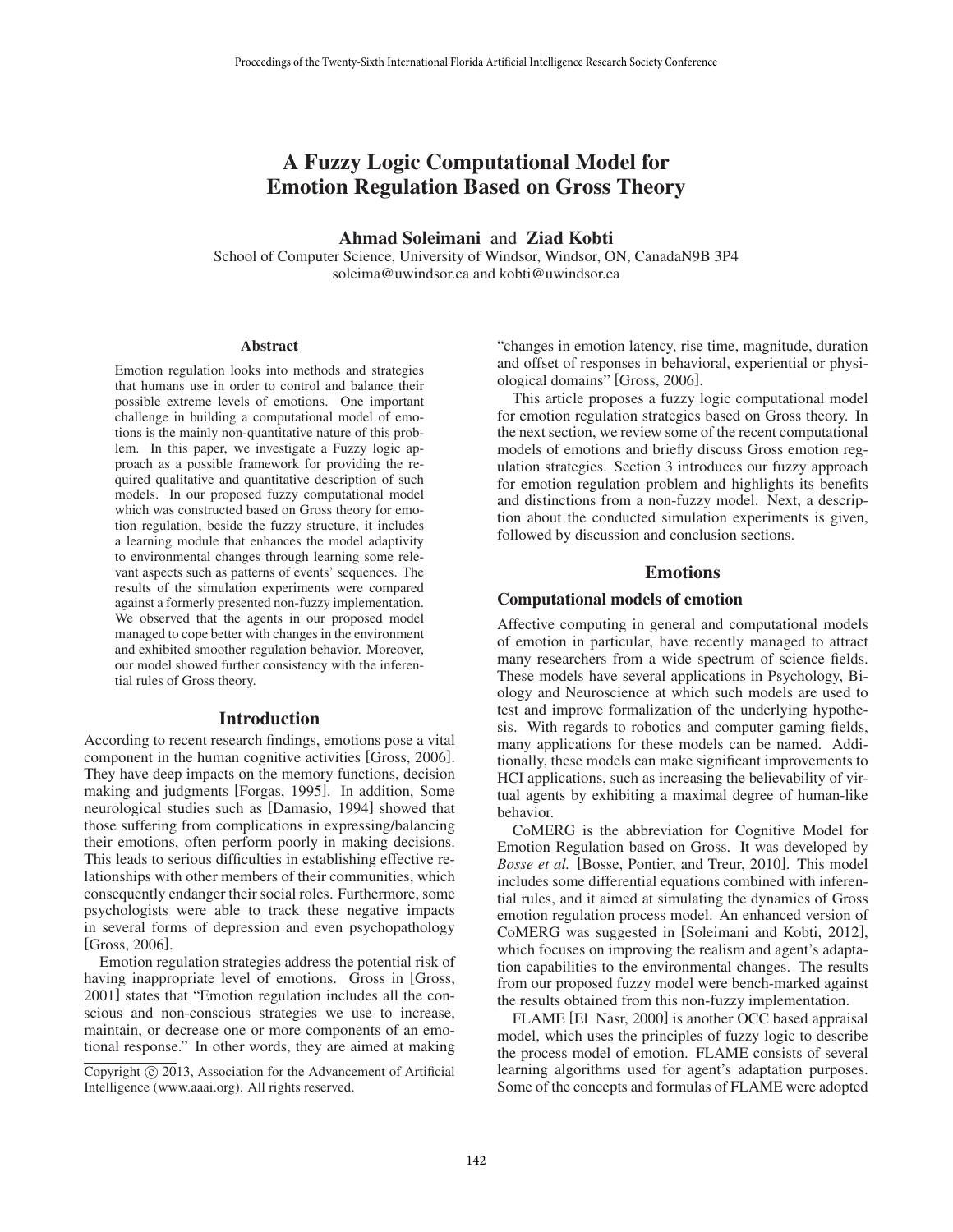

Figure 1: Emotion regulation process

in parts of our proposed emotion regulation model.

## Emotion regulation strategies

Gross identifies two categories of strategies that can be used in the regulation process. They are antecedent-focused and response-focused strategies. Antecedent-focused are those strategies that can be used for the regulation process before an emotional response has fully activated. Responsefocused, on the other hand, are those strategies that can be used for the regulation process once certain emotional responses have already appeared as a result of an event or internal state.

The first antecedent-focused regulation strategy in Gross theory is *situation selection*. This strategy is aimed at selecting a situation among available options that best meets with the desired level of a certain emotional response of the person. *Situation modification* is the second strategy in this category and it does not try to change the world but rather to alter some controllable aspects of the situation. In *attention deployment* strategy, we try to focus on positive and distract ourselves from negative aspects of the current situation. In *cognitive change*, the person tries to look at undesired events from a different perspective in order to change the negative cognitive meaning of them. As of the response-focused category, *response modulation* is an important strategy that can be applied after the manifestation of the emotion.

For brevity, we do not elaborate more on Gross theory, and interested readers are referred to [Gross, 2006; 2001].

## Proposed computational model

In order to build a computational model for emotion regulation based on Gross informal process model, we propose a regulation architecture described in Figure 1. As it can be seen from the diagram, we consider three major components involved in the regulation process. The first module, *Event Evaluation* is the component that perceives external

Table 1: Events desirability and corresponding emotions

| Emotion generation rule                                    | Emotion      |
|------------------------------------------------------------|--------------|
| Occurrence of an unconfirmed undesirable event             | Fear         |
| Occurrence of a dis-confirmed undesirable event            | Relief       |
| Occurrence of a desirable event                            | Joy          |
| Action performed by the agent and disapproved by standards | Shame        |
| Action performed by the agent and is approved by standards | <b>Pride</b> |
| Compound emotion; sadness + reproach                       | Anger        |

events and calculates the desirability of each event based on the goals and the internal emotional state of the agent.

The output from Event evaluation unit, i.e., the event's desirability value will be passed to the *Emotion Elicitation* unit at which the triggered emotions along with their intensities will be specified using a set of inferential rules and quantifying formulas. These inferential rules are, in fact, mapping functions from event desirability measures and expectations to certain emotion types. Furthermore, these emotional states will influence the mood of the agent. In addition, emotional responses will experience some decay over time. Finally, a hyper emotional response will undergo a regulation process based on Gross process model. A possible regulation process takes place at the *Strategy Selection* unit.

The detailed explanation for the mechanisms of all these processes follows in the next section.

### The detailed model

Event desirability measure The function of the Event evaluation unit can be explained in two steps. In the first step, we determine the set of goals affected by the external event along with the degree of impact on each goal. In the second step, the desirability of the event is calculated based on the degree of influence computed in the previous step and the importance of the involved goals.

Triggered emotions and their intensities Once, the desirability measure of an event is specified, it will be forwarded to the *Emotion Elicitation* unit at which the changes in the emotional states of the agent is determined. Here, event expectations will be included in the calculations. These expectations are derived from the learning module which is explained later in this article. We adopt the emotion generation rules proposed by OCC model [Ortony, 1988] and formulated by Price et al. [Price and Barrell, 1985] in order to measure the emotional state changes as well as computing the intensities of elicited emotions. These rules are based on the relationships between emotions, events' desirability and expectations. Table 1 reflects partially some of these rules along with the corresponding generated emotions. Table 2 contains some of Price's equations used to compute the intensities of the generated emotions.

Regulation process People usually have a basic idea about their current emotional status as well as the target level of emotions that they are looking for or would be able to tolerate in a certain situation with regards to the related cir-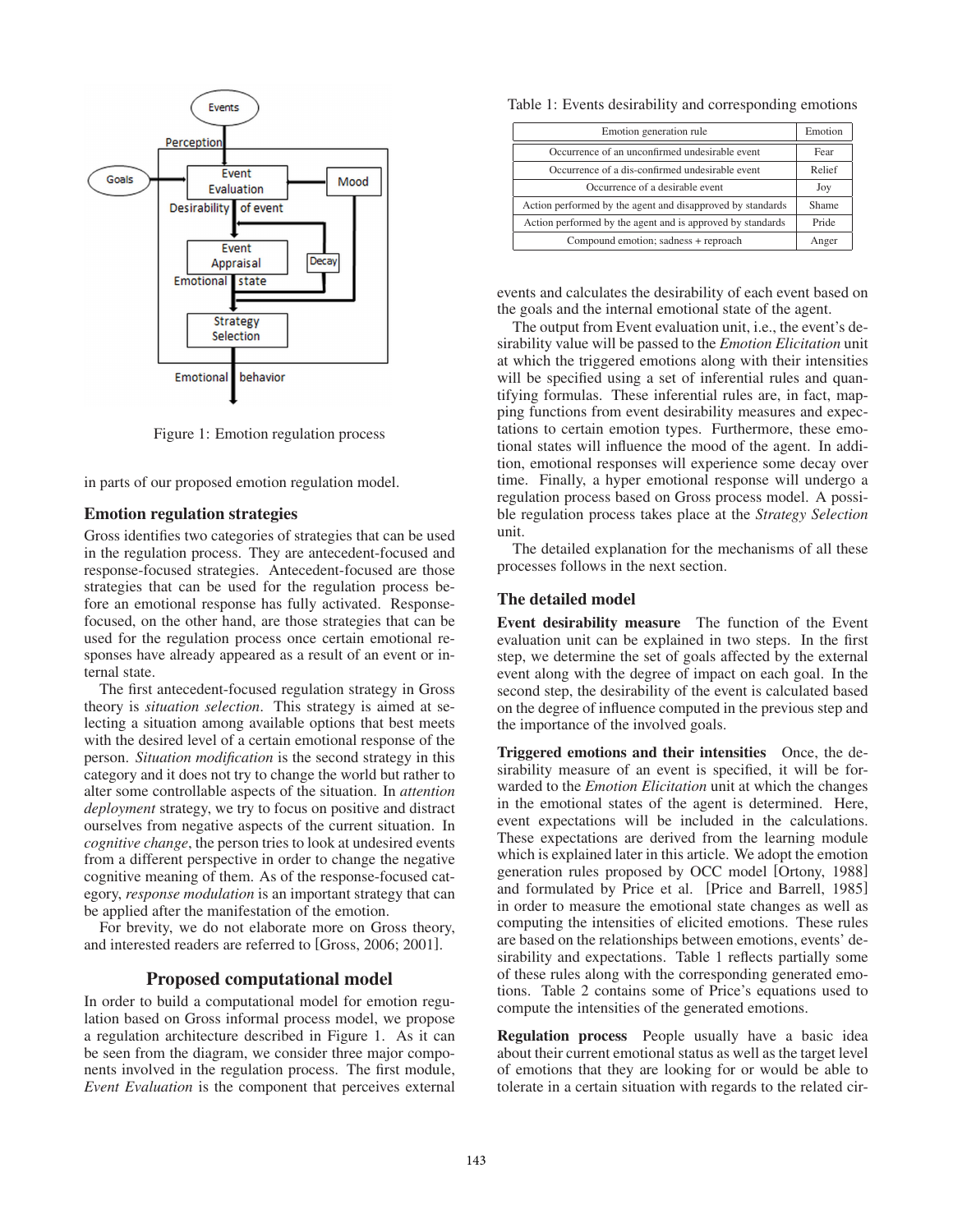Table 2: Intensity computing rules [Price and Barrell, 1985]

| <i>Emotion</i> | Degree of intensity                                |  |  |
|----------------|----------------------------------------------------|--|--|
| Fear           | $= (2 * expectation^2) - desirability$             |  |  |
| Jov            | $= (1.7 * expectation0.5) + (-0.7 * desirability)$ |  |  |
| Relief         | $= Fear * desirability$                            |  |  |
| <b>Sadness</b> | $= (2 * expectation^2) - desirability$             |  |  |



Figure 2: Emotional response for any emotion expressed using five fuzzy sets

cumstances. These "quantities" are usually being expressed in a fuzzy way without full certainties which makes it hard to quantify them accurately. This fact inspired us to build a computational model for this problem based on a fuzzy logic approach. Hence, using fuzzy logic principles and the fuzzy partial membership concept, expressions such as *slightly angry*, *very happy* or *extremely sad* can be easily converted into their equivalent fuzzy sets. (see Figure 2)

In a regulation process, the agent in a certain situation, will have an estimation of its target emotional response level with regards to the circumstances of that situation. For example, in a situation of regulating extremely angry emotional state, if the agent can tolerate being up to slightly angry state, then the required amount of regulation would be:

#### $d = ExtremlyAnqry - SlightlyAnqry$

In fact, the target level of *SlightlyAngry* will work as a threshold that once it is reached, it can be considered as the end of the regulation process.

Strategy selection in the regulation process Humans often target a relatively high level for positive emotions such as pride and joy whereas, they aim lower levels for negative emotions such as anxiety and fear. Emotion regulation process is, in fact, nothing rather than a trial to direct the current emotional response level, ERL towards it's aimed at level,  $ERL<sub>T</sub>$ . Therefore, the regulation process is an optimization problem as follows:

 $d = ERL - ERL_T$ therefore we have,  $arg min d(s), \quad s \in STRATEGY set$ s

The target here is to find and apply a regulation strategy that would minimize  $d$  at each time step. On the other hand, changes in ERL come from two sources. The first is through the regulation process and the second is the normal decay factor over time, hence:

$$
\triangle ERL = f_{reg}(s) + f_{decay}(t)
$$

In order to calculate  $f_{reg}(s)$ , we would need to declare a set of variables corresponding to Gross regulation strategies. Hence, we assume that each strategy  $k$  has an emotional value of  $v_k$ . Each emotional component  $v_k$  contributes to the emotion response level ERL based on its corresponding weight of  $w_k$ . Therefore:

$$
f_{reg}(s) = f(v) = \sum_{n \in s} v_n w_n
$$

With regards to  $f_{decay}$ , we argue that there exist a regular time-driven decay for any emotional state even with the absence of conscious regulation strategies. It can be stated that this normal decay is some type of unconscious regulation process.

Therefore, we would have:

$$
ERL_{new} = (1 - D) * ERL + 1/a * \sum_{n} (w_n * v_n)
$$

The above equation shows the new emotion response level at the end of each time step after applying some regulation strategies on the previous ERL along with the implication of the decay factor.

Here, the emotional contribution for each strategy  $v_n$  in the total ERL can be formulated as below:

$$
\triangle v_n = -\beta_n * d * \triangle t, \qquad v = v_n + \triangle v_n
$$

 $\beta_n$  is an adaptation factor which indicates the flexibility of the agent toward applying strategy  $n$  in a certain condition. This factor in fact, is related to several psychological, physiological, social, etc., aspects of the agent such as the personality traits and mood of the agent. Considering the fact that the emphasis in our model is to study the fuzzy nature of emotions, we refrain from performing a sophisticated analysis to calculate the exact values for  $\beta_n$ 's and instead, we pass some pre-determined values for them to the model.

Impact of events In order to make the model more realistic, we consider a dynamic environment in which different events occur in the system during the regulation process. The agent will evaluate each event and assign a desirability degree to it. The evaluation process is based on the the impact of the event on the set of goals of the agent as well as the importance of each goal. The fuzzy modeling for this evaluation process is as follows:

We use fuzzy sets to express the degree of impact that an event can have on an agent's goal. Hence, the fuzzy variable *Impact* can be one of the following fuzzy sets:

 $Impact = {HighlyNegative, Slightly Negative, }$  $No Impact, Slightly Positive, Highly Positive\}$ 

Furthermore, the importance of each goal is measured with *Importance* fuzzy variable which can take values from three other fuzzy sets as below:

$$
Importance = {ExtremlyImportant, } \newline SlightlyImportant, NotImportant \}
$$

In addition, *Level* is the fuzzy variable used to measure the intensity for a certain emotion*.* For example, if the cur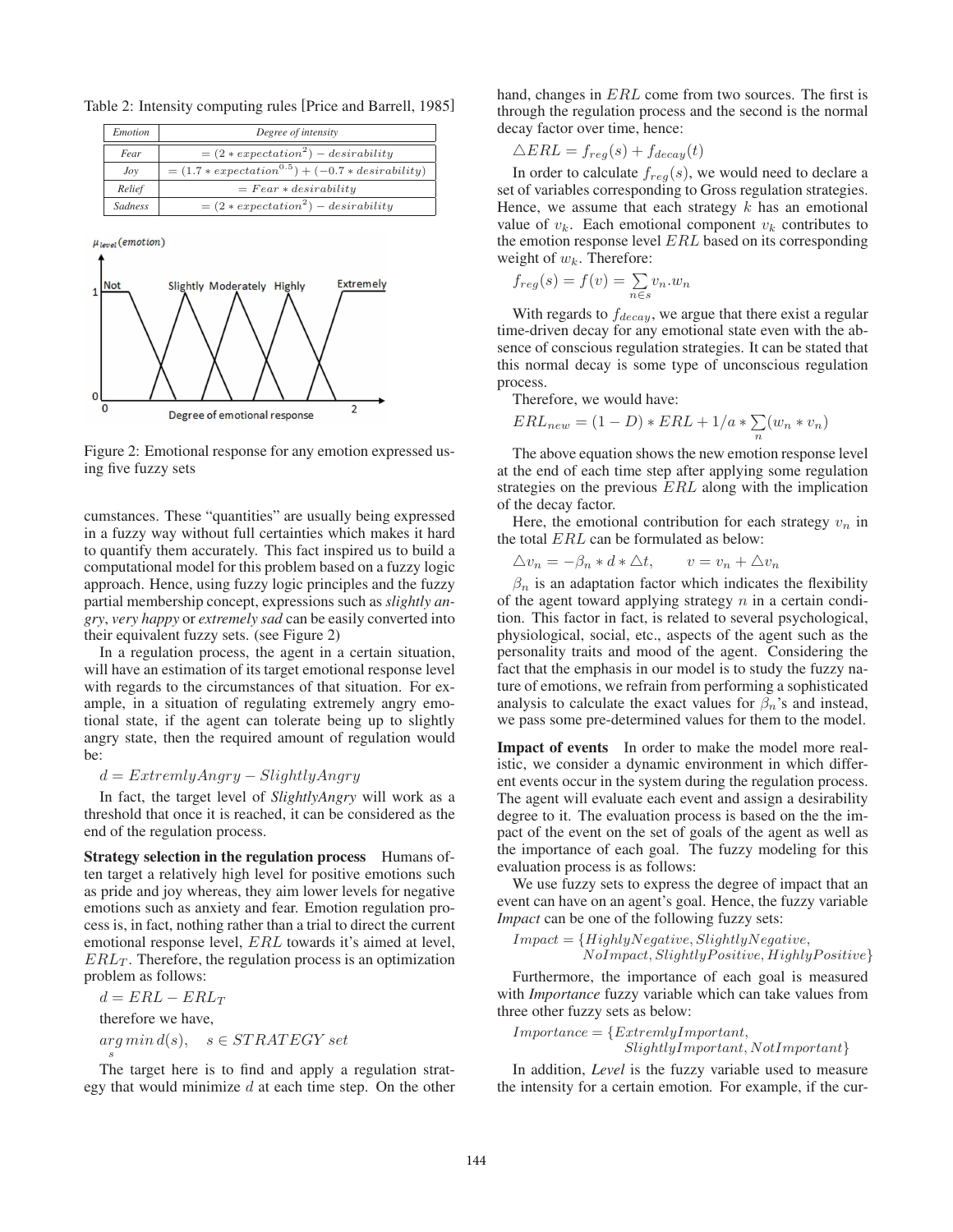rent emotion is sadness, *Level* will take a value from the following fuzzy sets: (see Figure 2)

 $Level = \{NotSad, Slightly Sad, Modernedly Sad,$ HighlySad, ExtremelySad}

*Desirability,* is the fuzzy variable that we use to express the desirability level of the perceived event. Similarly, it can take any of the following values:

### $Desirability = {Highly Undesired, Slightly Undesired, }$ Neutral, SlightlyDesired, HighlyDesired}

Therefore, using fuzzy rules, the problem of determining the desirability of an event based on its impact on the agent's goals and goals' importance can be formalized as below:

IF 
$$
Import(G_1, E)
$$
 is  $A_1$   
AND  $Import(G_2, E)$  is  $A_2$   
...  
AND  $Import(G_k, E)$  is  $A_k$   
THEN  $Import(G_1, E)$  is C

where k is the number of relevant goals.  $A_i$ ,  $B_i$  and C are fuzzy sets as elaborated above. This rule reads as follows: if event E affects goal  $G_1$  to the extent of  $A_1$  and affects goal  $G_2$  to the extent  $A_2$ , etc., and that the importance of goal  $G_1$ is  $B_1$  and for goal  $G_2$  is  $B_2$ , etc., then event E will have a desirability equal to C.

In order to quantify  $C$ , we use the approach taken in [El Nasr, 2000] based on Mamdani model [Mamdani and Assilian, 1975] which applies centroid defuzzification of the fuzzy rules. Hence, using the *sup min* composition rule between the fuzzy variables of *Impact*, *Importance* and *Desirability,* we would be able to compute the matching degree between the input and the antecedent of each fuzzy rule. For example, consider the following set of  $n$  rules:

$$
IF \; x \; is \; A_i \; THEN \; y \; is \; C_i
$$

... IF  $x$  is  $A_n$  THEN  $y$  is  $C_n$ 

Here,  $x$  and  $y$  are input and output variables respectively.  $A_i$  and  $C_i$  are fuzzy sets and i is the *ith* rule. If the input  $x$  is a fuzzy set  $A'$ , represented by a membership function  $\mu_A(x)$  (e.g. degree of desirability), a special case of A' is a singleton, which represents a crisp (non-fuzzy) value. Considering the definition of the  $supmin$  composition between a fuzzy set  $C \in F(X)$  and a fuzzy relation  $R \in F(X \times Y)$ which is defined as:

$$
C \circ R(y) = \sup_{x \in X} \min \left\{ C(x), R(x, y) \right\} \quad \text{for all } y \in Y
$$

We can calculate the matching degree  $w_i$  between the input  $\mu_A(x)$  and the rule antecedent  $\mu_{A_i}(x)$  using the equation below:

 $sup min \{ \mu_A(x), \mu_{A_i}(x) \}$  $x \in X$ 

which can be rewritten as:

 $sup(\mu_A(x) \wedge \mu_{A_i}(x))$ x

The ∧ operator calculates the minimum of the membership functions and then we apply the sup operator to get the maximum over all  $x's$ . The matching degree influences the inference result of each rule as follows:

 $\mu_{C_i}(y) = w_i \wedge \mu_{C_i}(y)$ 

Here,  $C_i$  is the value of variable y inferred by the  $i^{th}$  fuzzy rule. The inference results of all fuzzy rules in the Mamdani model are then combined using the max operator ∨ as follows:

$$
\mu_{comb}(y) = \mu_{C_1}(y) \vee \mu_{C_2}(y) \vee \ldots \vee \mu_{C_k}(y)
$$

We use the following formula based on the center of area (COA) defuzzication rule in order to defuzzify the above combined fuzzy conclusion:

$$
y_{final} = \frac{\int \mu_{comb}(y) y dy}{\int \mu_{comb}(y) dy}
$$

The result of above defuzzication process,  $y_{final}$  will return a number that is the measure of the input event's desirability. This value along with the event expectation measure will be used to determine the corresponding emotion intensity of the event based on the rules of table 2.

In order to enable the agent to make a good estimation for event expectation measure, we let it learn patterns of events. Next section describes briefly the function of the learning component in our model.

### Learning patterns of events (events expectation)

Mechanisms for expectations obtained through learning can have a major influence on emotional dynamics [LeDoux, 1996]. In our model, the agent is capable of learning patterns of events and thus can expect the next event through a probabilistic approach.

Learning about what events to expect, given a set of already occurred events, poses a crucial information for the agent. As discussed before, the type of triggered emotions and their intensities rely strongly on the event's expectations through the event appraisals process.

Considering the dynamic nature of the interactions between the agent and its environment, we use a probabilistic approach in order to enable the agent to identify possible patterns for event sequences. These patterns are formed based on the frequency with which an event  $v_1$  is observed to happen while a set of previous events  $v_2$ ,  $v_3$ , etc., has already occurred. In our model, we consider patterns of three consecutive events.

A table data structure is used to count the number of iterations for each event pattern. The conditional probability of  $p(e_3 \mid e_1, e_2)$  indicates the probability for event  $e_3$  to happen, assuming that events  $e_1$  and  $e_2$  have just taken place. The first time that a pattern is observed, a corresponding entry for the event's pattern will be created, and the count is set to 1. This flag will be incremented for each future observation. These count flags can be used to compute the conditional probability for a new event  $Z$  to occur, given that events  $X$  and  $Y$  have already occurred. Therefore, The expected probability for event  $Z$  is:

$$
P(Z \mid X, Y) = \frac{C[X, Y, Z]}{\sum_{i} C[X, Y, i]}
$$

In case that the number of observations is low, only one previous event can be considered in the conditioned probability, hence:

$$
P(Z | Y) = \frac{\sum_{i} C[i, Y, Z]}{\sum_{j} \sum_{i} C[i, Y, j]}
$$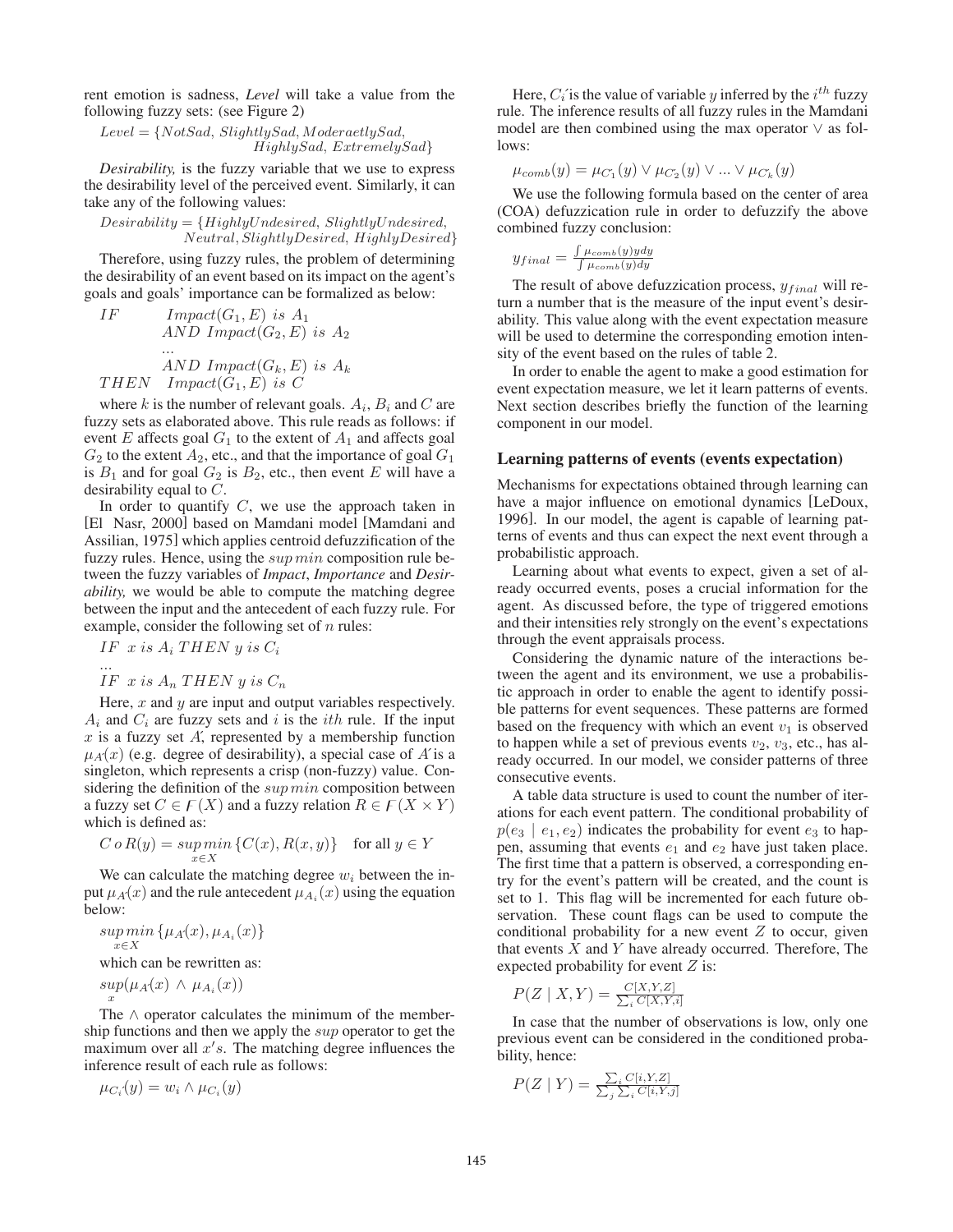Table 3: List of agent's goals

| Goal           | Importance        |  |
|----------------|-------------------|--|
| G1             | HighlyImportant   |  |
| G <sub>2</sub> | SlightlyImportant |  |
| G3             | HighlyImportant   |  |

Table 4: List of events' occurrence time along with their impact on each goal

|    | Impact on G1   | Impact on G <sub>2</sub> | Impact on G3     |
|----|----------------|--------------------------|------------------|
| 20 | HighlyPositive | NoImpact                 | HighlyPositive   |
| 30 | HighlyNegative | SlightlyPositive         | SlightlyPositive |
| 45 | HighlyPositive | SlightlyNegative         | SlightlyNegative |
| 50 | HighlyNegative | HighlyPositive           | HighlyNegative   |
| 80 | HighlyPositive | HighlyPositive           | NoImpact         |

However, if the priori for event  $Y$  occurring right before event Z was never been observed, then we can use unconditional prior based on the mean probability for all events to calculate the probability of event  $Z$  as follows:

$$
P(Z) = \frac{\sum_{i,j} C[i,j,Z]}{\sum_{i,j,k} C[i,j,k]}
$$

These probabilities will enable the agent to determine how likely an event is to happen, given the set of previous events.

## Simulation experiments and discussion

In order to evaluate and compare the performance of our proposed model with a non-fuzzy approach, as well as its consistency with Gross theory, a set of simulation experiments were conducted. In these experiments, emotional values are measured in a range of [0 - 2], initial  $ERL$  and  $ERL_T$  are parameters passed to the system and *agent* is an individual who tries to regulate his/her extreme emotional response.

Here, we elaborate on two of those experiments. In the first experiment, a learning agent tries to regulate its hyper fear emotional response. In the second scenario, we monitor the regulation behavior of another agent which is incapable of learning while all other parameters of the system are kept similar to experiment1. Furthermore, the environment of the agent is dynamic with several events occurring during the simulation. Tables 3 and 4 list the set of agent's goals and the events that occur in the system respectively. Figure 4 reflects the computed desirability of these events.

### Experiment 1: learning agent

In this scenario, the agent is capable of identifying possible patterns of events that occur in the system and consequently, event expectation is an important factor in calculating the intensity of elicited emotions as elaborated before. Hence, we expect to see a smoother impact for the events on the regulation process. Figure 3 shows the ERL regulation trend for our proposed model against the non-fuzzy implementation adopted in [Soleimani and Kobti, 2012]. Based on this graph, we observe that until time-step=20, both models had a very similar behavior since there was no active event in the



Figure 3: Trend of ERL for a fuzzy-based learning agent

system and both started the regulation with a similar adaptation factor of  $\beta = 0.05$ .

Once a positive event occurred at step=20, the ERL in both approaches experienced a sharp decline in favor of the regulation toward its target level, (i.e.,  $ERL<sub>T</sub>$ ). However, in the non-fuzzy model, due to regulation optimism emerged as a result of the strong positive event, the ERL experienced a huge sudden drop of the ERL much below its aimed at level, while in our approach, the change in ERL was less and controlled due to the role of event expectations, which prevents excessive optimism.

At step=30, the occurrence of a slightly negative event caused the regulation in our proposed model to slow down and stabilize with a mild down trend, while it stopped completely in the non-fuzzy model. At step=45, a mild positive event managed to slightly speed up the regulation trend for both systems. This situation did not last for long due to the occurrence of a strong negative event at step=50.

Here, we observe a moderate up trend for ERL in our model which takes it to around 1.2 in 30 time-steps. This is up by 0.2 from its minimum value reached right before step=50. This increase seems realistic considering the high intensity of the event. On the other hand, this event caused the regulation process to stop completely once again in the non-fuzzy model. This is due to the lack of adaptivity to environmental changes in that approach as elaborated before.

The occurrence of a very strong positive event at step=80, manages the regulation process in our model to make ERL touches its aimed at value at step≅90, and stays at that level until the end of the simulation. It can be seen that, this strong positive event caused the non-fuzzy model to experience another raid of excessive optimism, and although it made the ERL touches its aimed at level at step≅ 120, but it suffered from sharp jitters between steps 80 to 120. This experiment shows that our model is more in line with one of the important Gross rules stating that "Emotion approaches norm monotonically" [Gross, 2001].

### Experiment 2: agent without learning capability

In order to be able to make a precise analysis of the role of agent's learning in the regulation process, the second experi-